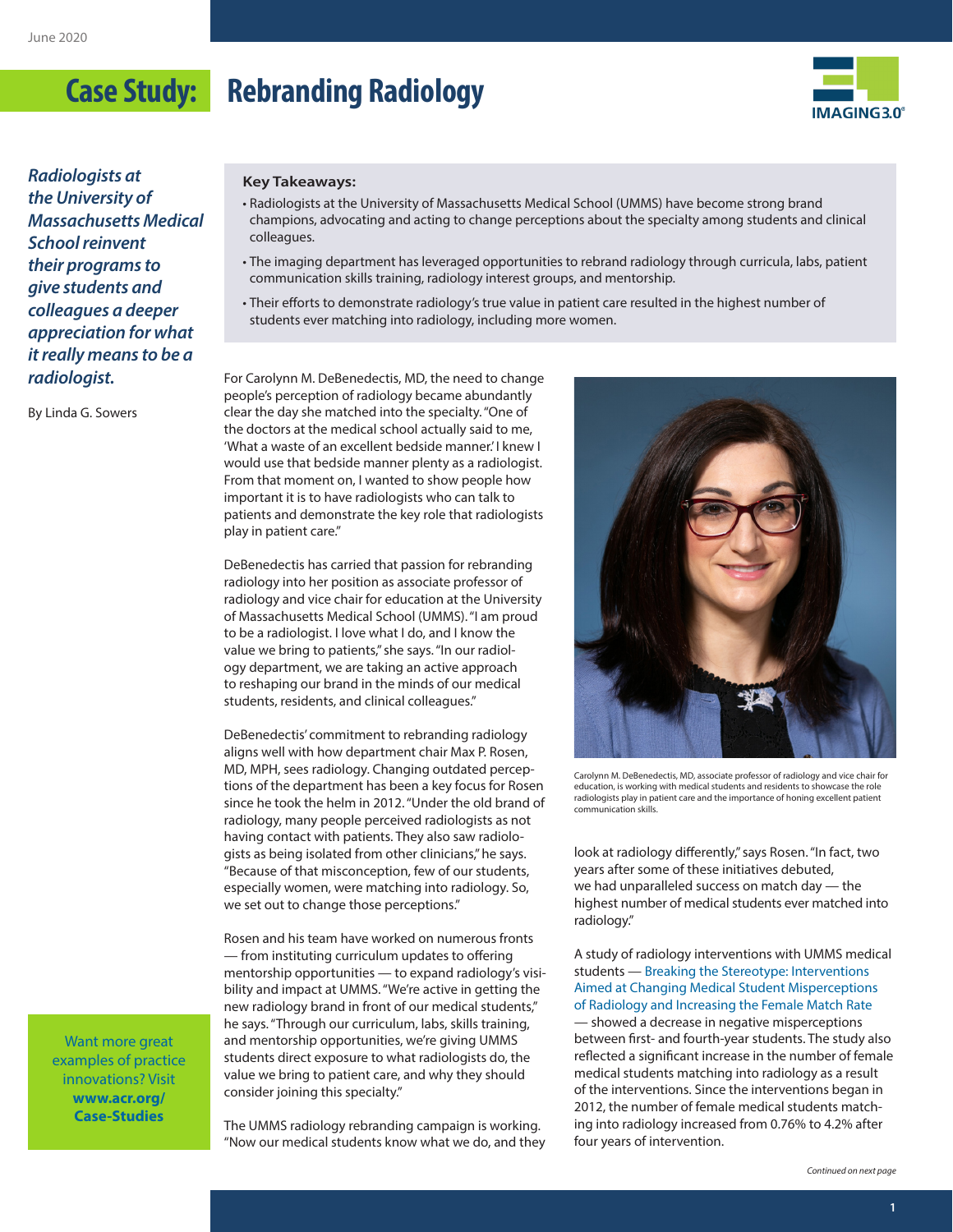

*Continued from previous page*

#### **Building Communication Skills**

A core tenet of the UMMS radiology rebranding effort is helping students and colleagues understand that radiologists play a crucial role in communicating with patients. DeBenedectis, who is also director of the radiology residency program at UMMS, took a leadership role in developing patient-focused resources for residents, including a curriculum to teach radiologists — everyone from trainees to attendings — about speaking with patients.

"The old perspective the medical school had about radiology was that the department did not make communication with patients and other clinicians a priority," DeBenedectis says. "My goal was to make communication skills front and center in the hospital and to train residents and attendings how to talk to patients."

Toward that end, DeBenedectis coupled her passion for patient-focused care with leadership skills she learned through the [ACR Radiology Leadership Institute® \(RLI\).](https://www.acr.org/Practice-Management-Quality-Informatics/Radiology-Leadership-Institute) She harnessed both areas of expertise to convince her colleagues to include radiology in a simulation-based training program that the medical center was developing around communicating with patients.

"For me, rebranding radiology started when my chair nominated and encouraged me to join the medical center Disclosure and Apology Committee, which was developing simulation modules around disclosing errors and apologizing to patients," DeBenedectis explains. "Initially, the committee targeted radiology as the second-to-last specialty to be given a simulation — scenarios in which caregivers disclose errors and offer apologies to 'patients,' who are simulation center actors. But I wanted to demonstrate how important radiologists are to communicating with patients and our involvement in patient care. In the committee meetings, I shared personal experiences and examples of how we talk to patients about our findings, and radiology ended up being a part of the first simulation rather than the last."

As a result of DeBenedectis' efforts to strengthen radiologists' communication skills, she also laid the groundwork for developing her own brand as a leader in patient- and family-centered care. "My personal branding came from my desire to rebrand the way people looked at radiology," she says. "I found something I was passionate about that needed to be changed in radiology, and I started trying to fix it. Before I knew it, I had established my own brand as a leader." (To learn more about personal branding and DeBenedectis' journey to build essential leadership skills via the RLI, read the Imaging 3.0 case study ["Shaping Your Story."\)](https://www.acr.org/Practice-Management-Quality-Informatics/Imaging-3/Case-Studies/Strategic-Planning/Shaping-Your-Story)



Max P. Rosen, MD, MPH, professor and chair in the department of radiology at the University of Massachusetts Medical School, says it is critical to reshape outdated perceptions of radiology among medical students and clinical colleagues.

### **Sparking an Interest**

As a changemaker in radiology, DeBenedectis became determined to bring the new perspective of the specialty directly to medical students who might consider entering the field. "Initially, I just started being more available for medical students," she says. "It was as simple as showing up to medical student events that a radiologist had never attended before and being available to mentor them. Now radiology religiously attends events like the UMMS interest group fair, where the specialties show off what they have to offer, and all of the career planning meetings where residents learn about choosing a specialty."

DeBenedectis' availability and guidance left an indelible impression on medical students. "Dr. DeBenedectis fueled my interest in radiology by highlighting the extent to which I can make a positive impact in the lives of my patients," says Lyndia Personnat, MD, candidate in the class of 2020. "She leads by example, emphasizing the need to advocate for patients, educating trainees on the importance of early screening for breast cancer, and training us in the art of effective communication with patients."

Seeing that medical students responded well to such outreach, DeBenedectis expanded her efforts. She and Christopher Cerniglia, DO, associate professor of radiology in the division of musculoskeletal imaging and intervention, are co-advisers of a radiology interest group to cultivate awareness of and interest in the

ACR 1891 Preston White Drive Reston, VA 20191 703-648-8900 [www.acr.org/Imaging3](http://www.acr.org/Imaging3)

©Copyright 2020 American College of Radiology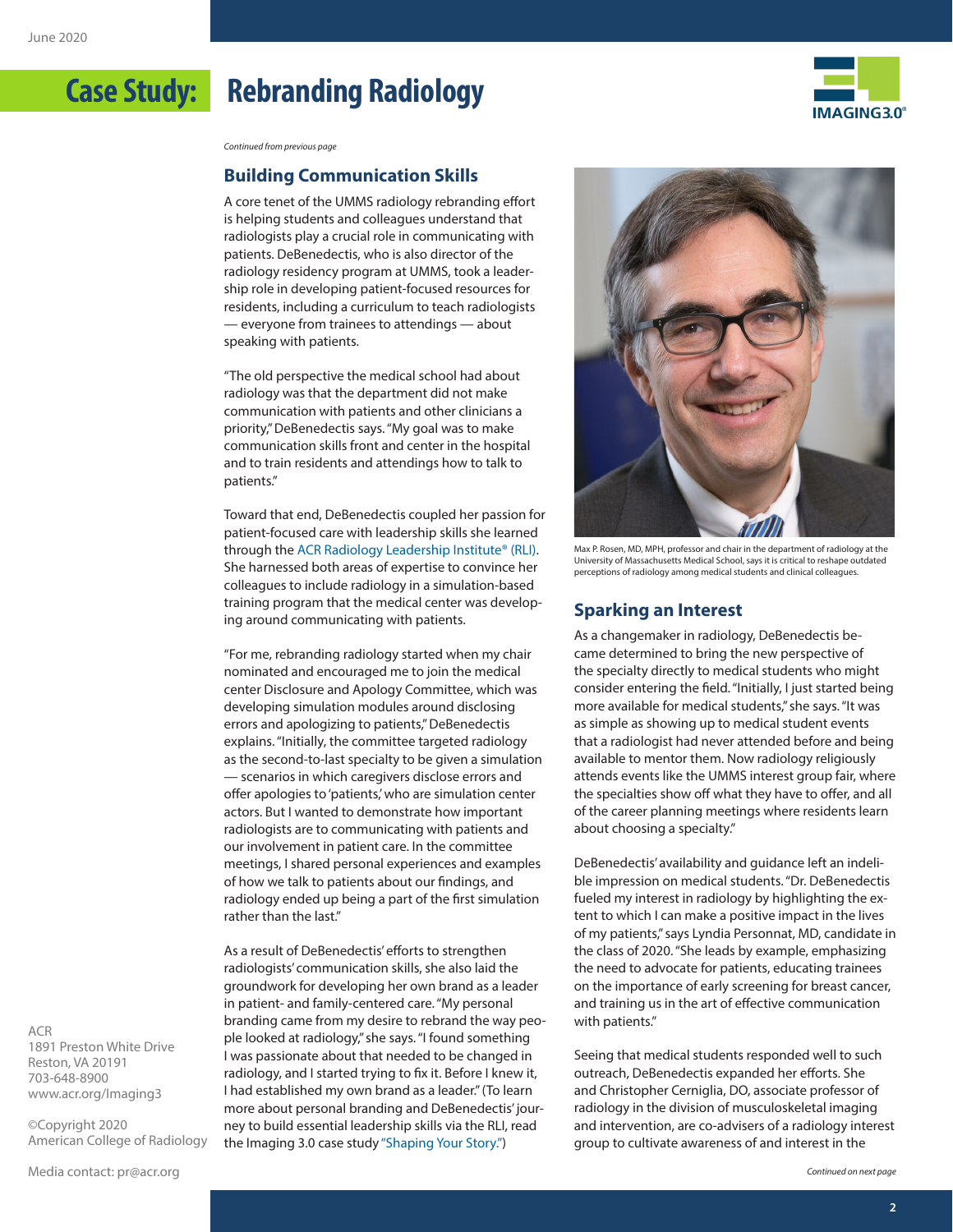

*Continued from previous page*

specialty among medical students. During periodic meetups, DeBenedectis and her radiology colleagues offer advice and mentorship to educate participants about the opportunities in radiology and support them as they apply for residency.

What's more, recognizing that women are underrepresented in radiology — especially in leadership roles — DeBenedectis also started an elective rotation for medical students to provide clinical experience with women in radiology. "We created a program for medical students of any gender to rotate with female attendings to see radiology from their perspective and provide positive female radiologist role models and mentors, especially for female medical students," she says. "I wanted to rebrand radiology to appeal to the female medical students who thought it wasn't for them."

The women in radiology program is showing results. In 2020, two-thirds of UMMS medical students applying to match into radiology are women, a steady increase since the group formed. Victoria Podsiadlo, MD candidate in the Class of 2020, says, "Dr. DeBenedectis' mentorship was a major influence as I decided to pursue radiology as a career specialty. She has been a spectacular role model and has inspired the way that I hope to practice radiology in the future."

#### **Integrating Imaging**

According to Rosen, another critical component of rebranding radiology with medical students has come from embedding radiology into the first-year curriculum and thoroughly integrating imaging into courses, labs, and hands-on electives. In the past, he says, many students could go through medical school without having any real exposure to radiology. "Radiology wasn't even on our students' radar, mainly because it was not part of the core curriculum," Cerniglia says. "Until recently, they didn't know the value radiologists provide for patients and the clinicians they serve."

All that's changing at UMMS thanks to the efforts of radiologists like Cerniglia, who is co-director of the reinvented development, structure, and function (DSF) course that integrates anatomy, physiology, embryology, histology, and medical imaging during the first year of medical school. In 2017, the co-directors tore down the walls that traditionally separated the disciplines to create true integration across each of the course's 300 learning sessions (the largest first-year course). "As a radiologist, I wanted to see all of the places where medical imaging could be embedded into all parts of the DSF course — including in lectures, labs, simulations, demonstrations, and even in how we evaluate the students," says Cerniglia. "Now, our students get to see radiologists beyond just a physician in a dark room reading images. That's an important part of our re-



Christopher Cerniglia, DO, associate professor of radiology in the division of musculoskeletal imaging and intervention, emphasizes that radiologists are diagnosing and treating real patients, not merely interacting with images on a monitor.

branding of radiology because they can see our patient interaction and the impact we have on patient care."

He adds, "We believe that we diagnose and treat the patient and not the images on our monitor. Every image we look at, every order we get, every procedure we do, we are mindful that there's a patient and a family behind it. And we put that mindset at the forefront of how we practice. We teach our students that it's not a doctor-PACS relationship; it's a doctor-patient relationship. We must always remember we're here to serve our patients."

### **Merging Departments**

UMMS integrated imaging even more deeply into its curriculum when the anatomy department merged into the radiology department to become the division of translational anatomy several years ago. "This has given radiology a unique footprint in teaching our first-year medical students," Rosen says. "Now, some of the first teachers our med students learn from are radiology faculty, and they are beginning to realize that radiology is one of the only areas in medicine where you can learn something about everything."

Under the new department, Cerniglia developed an imaging lab that resides within the anatomy lab, fully blending the radiology and anatomy curricula. "In our integrated resource center, our students learn both through gross anatomic dissection and living imaging. We also bring radiology residents and fellows, as well

ACR 1891 Preston White Drive Reston, VA 20191 703-648-8900 [www.acr.org/Imaging3](http://www.acr.org/Imaging3)

©Copyright 2020 American College of Radiology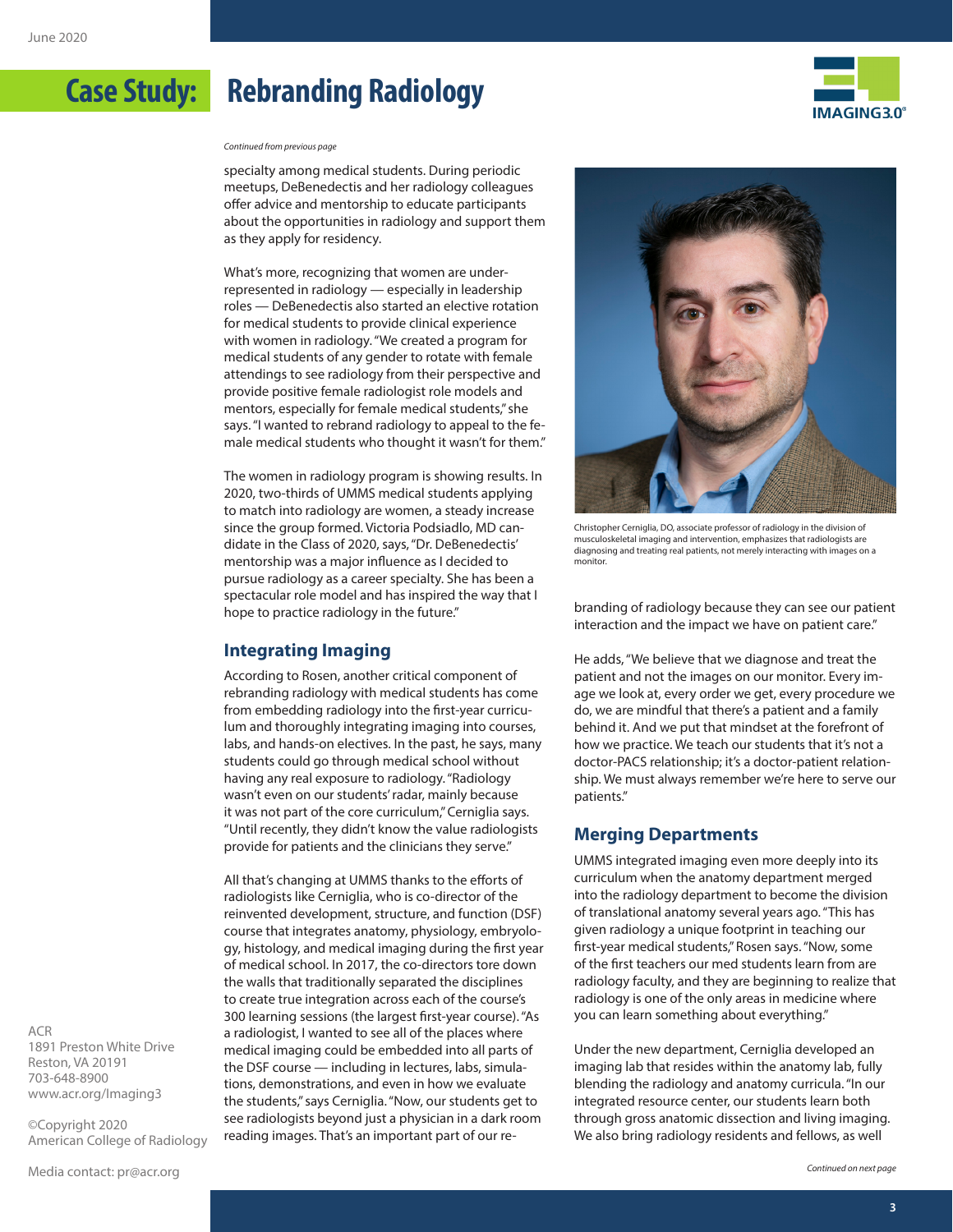

*Continued from previous page*

as faculty members from our department, into the lab for direct interaction."

First-year medical students aren't the only ones to gain a richer view of radiology. Cerniglia also developed a hands-on radiology elective for fourth-year students. "Rather than have students sit in the reading room and watch somebody dictate, we treat the fourth-year students almost like residents, where they're actually reading and dictating cases," Rosen explains.

Cerniglia, who is also director of undergraduate medical education in the radiology department, says, "The hands-on radiology elective was developed to give medical students a more realistic experience of what a radiologist does in practice. For two weeks, they review films and check scans with an attending radiologist, much like a first-year resident would. It gives them a chance to navigate health records, use a PACS system and voice recognition, and work through detecting and describing findings. They also spend two weeks in mammography and interventional services, where they interact with patients and have clinic sessions. As a result, they have a deeper appreciation of what it really means to be a radiologist."

### **Changing Perceptions**

Rosen says that all of these efforts have contributed to changing hearts and minds at UMMS about radiology. "It's critically important for the specialty to make the right first impression among medical students and help them understand the value radiologists bring to patient care," he says. "Now, our students see radiology as being integral to every aspect of healthcare. In addition, the radiology department is now seen as a key partner and resource to support the educational mission of the medical school."

DeBenedectis echoes that sentiment. "Radiology needs strong brand champions because of the nature of the profession," she says. "Here at UMMS, we're trying to ensure radiologists are no longer invisible. And I am continuing my quest to prove that my excellent bedside manner is serving me well as a radiologist and caregiver."

#### **Next Steps**

- Create opportunities for training and simulation to ensure that radiologists in your department or practice have strong patient communication skills.
- Encourage and facilitate radiologists' participation in medical school or hospital committees to help change other departments' perceptions of radiologists as stewards of patient care.
- Engage medical students in radiology interest groups and embed radiology into the curriculum and labs to develop better awareness and understanding of what radiologists do and the value they bring to patient care.

### **Share Your Story**

Have a case study idea you'd like to share with the radiology community? To submit your idea please [click here](https://www.acr.org/Practice-Management-Quality-Informatics/Imaging-3/Case-Studies/Suggest-a-Case-Study).



Rebranding Radiology by [American College of Radiology](http://creativecommons.org/ns#") is licensed under a [Creative Commons Attribution-](http://creativecommons.org/licenses/by-nc-nd/4.0/)[NonCommercial-NoDerivatives 4.0 International License.](http://creativecommons.org/licenses/by-nc-nd/4.0/) Based on a work at [www.acr.org/imaging 3.](http://www.acr.org/Advocacy/Economics-Health-Policy/Imaging-3) Permissions beyond the scope of this license may be available at [www.acr.org/Legal.](www.acr.org/Legal)

ACR 1891 Preston White Drive Reston, VA 20191 703-648-8900 [www.acr.org/Imaging3](http://www.acr.org/Imaging3)

©Copyright 2020 American College of Radiology